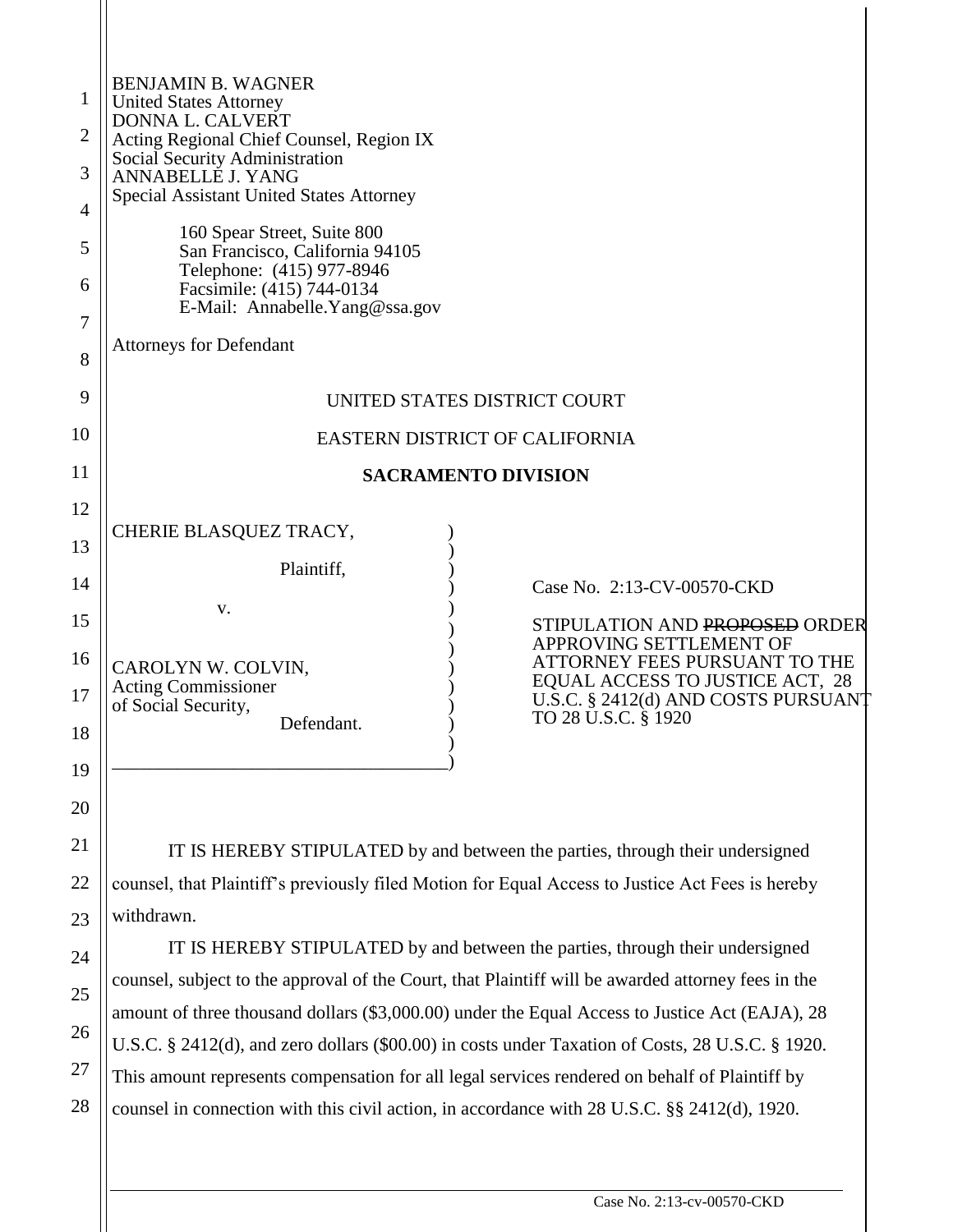After the Court issues an order for EAJA fees to Plaintiff, the Defendant will consider any assignment of EAJA fees to Plaintiff's counsel, Jesse Kaplan. Pursuant to *Astrue v. Ratliff*, 130 S.Ct. 2521, 2252-2253 (2010), the ability to honor any such assignment will depend on whether the fees are subject to any offset allowed under the United States Department of the Treasury's Offset Program. After the order for EAJA fees is entered, the Defendant will determine whether they are subject to any offset.

Fees shall be made payable to Plaintiff, but if the Department of the Treasury determines that Plaintiff does not owe a federal debt, then the government shall cause the payment of fees to be made directly to Jesse Kaplan, pursuant to any assignment executed by Plaintiff. Any payments made shall be delivered to Plaintiff's counsel.

This stipulation constitutes a compromise settlement of Plaintiff's request for EAJA attorney fees and does not constitute an admission of liability on the part of Defendant under the EAJA. Payment of the agreed amount shall constitute a complete release from, and bar to, any and all claims that Plaintiff and/or Plaintiff's counsel may have relating to EAJA attorney fees in connection with this action. This award is without prejudice to the rights of Plaintiff's counsel to seek Social Security Act attorney fees under 42 U.S.C. § 406(b), subject to the savings clause provisions of the EAJA.

| 16 |                         |                                 | Respectfully submitted,                                                    |
|----|-------------------------|---------------------------------|----------------------------------------------------------------------------|
| 17 | Dated: February 6, 2014 |                                 | /s/Jesse S. Kaplan                                                         |
| 18 |                         |                                 | <b>JESSE S. KAPLAN</b><br>(as authorized via email on $2/6/14$ )           |
| 19 |                         |                                 | Attorney at Law                                                            |
| 20 |                         |                                 | <b>Attorney for Plaintiff</b>                                              |
| 21 | Dated: February 6, 2014 | <b>BENJAMIN B. WAGNER</b>       |                                                                            |
| 22 |                         |                                 | <b>United States Attorney</b><br>DONNA L. CALVERT                          |
| 23 |                         |                                 | Acting Regional Chief Counsel, Region IX<br>Social Security Administration |
| 24 |                         | By:                             |                                                                            |
| 25 |                         |                                 | /s/ Annabelle J. Yang<br>ANNABELLE J. YANG                                 |
| 26 |                         | Special Assistant U.S. Attorney |                                                                            |
| 27 |                         |                                 | <b>Attorneys for Defendant</b>                                             |
| 28 |                         |                                 |                                                                            |
|    |                         |                                 |                                                                            |
|    |                         |                                 |                                                                            |

1